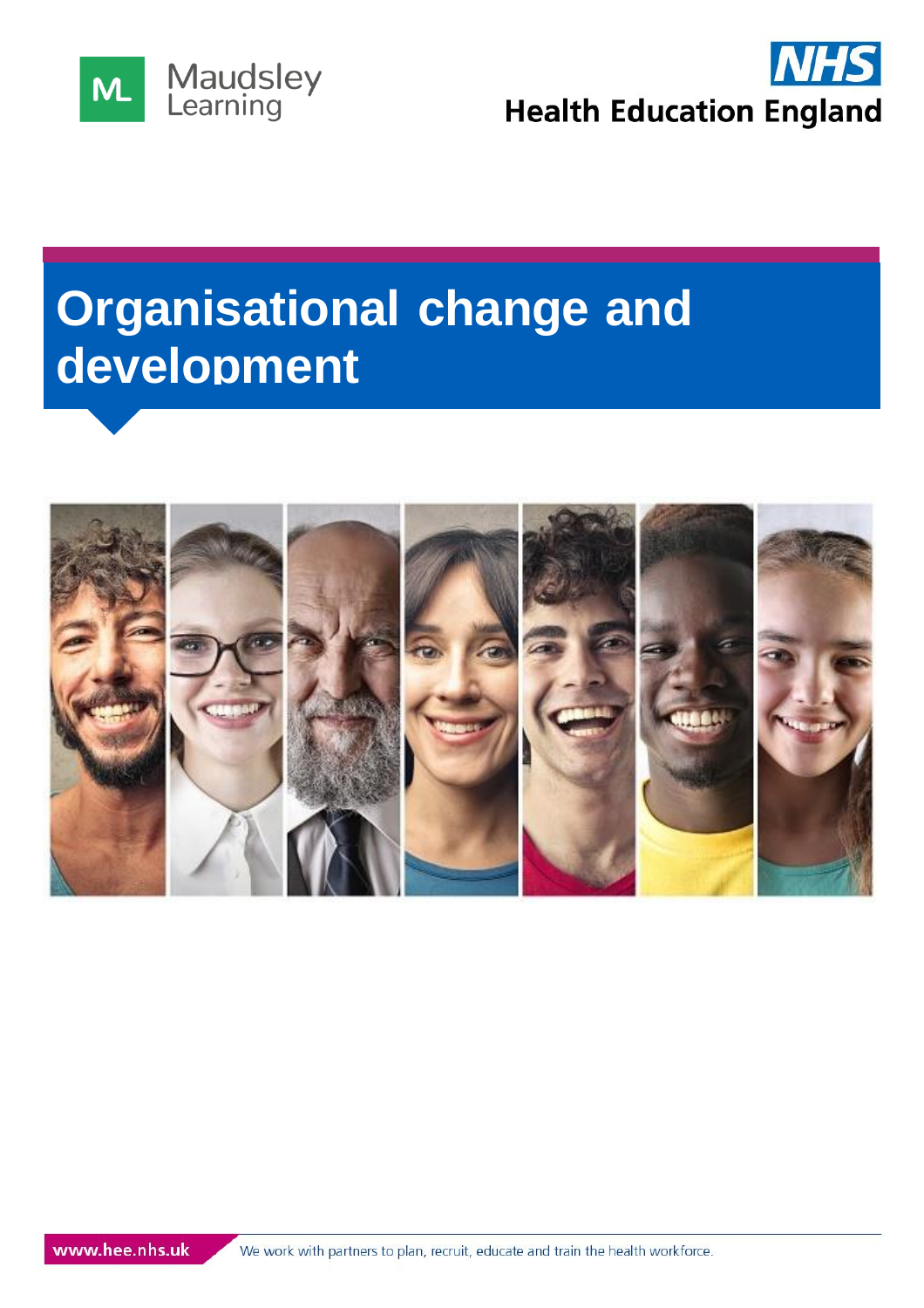## **Organisational change and development**

"The only thing that is constant is change" – Heraclitus

This section provides an overview of approaches to organisational change and development, including background theories and examples for implementing MECC in mental health settings. This acknowledges that successfully implementing MECC requires consideration of the mechanisms of change within organisations, and adoption of evidencebased approaches to facilitating this change. The following information is intended to be used and adapted locally by individuals implementing MECC in mental health settings. This allows the integration of important local context and understanding. This section aims to promote thinking and strategies that complement other MECC documents, such as the implementation guide.

Organisations are complex systems. The influence of both internal and external factors means that organisational change and development is inevitable and necessary. In recent years, there has been global rapid change affecting everyone, including healthcare systems, organisations, services and staff. Evolving societal attitudes, changing financial climates, and rapid technological developments are a few examples of recent shifts within healthcare and mental health services. For organisations and services to continuing meeting population health needs, it is imperative to embrace change and development.

Organisational development and change theories first emerged in 1940s and originated from behavioural sciences, including psychology and sociology. Kurt Lewin was a pioneering leader in organisation change theories. Lewin invented the three-step change model of 'unfreezing', 'changing' and 'refreezing' – using the analogy of changing the shape of an ice cube. This framework is still used today and provides a fundamental basis for many other organisational change management theories.

There are many reasons why an organisation may implement a change management or development strategy. This document will focus on how theories and approaches can be used to implement MECC successfully, with a particular focus on Kotter's theory of change.

## **Organisational development**

The definition of organisational development varies depending on context and industry. Broadly, it is described as "the application of behavioural science, knowledge to the planned development, improvement and reinforcement of organisational strategies structures and process" (Arnold et al., 2013). Organisational development has become an important and reflective practice. It is implemented to develop and maintain and a certain level of performance for the whole organisation, or a particular department or service. Hurley et al (1992) highlights five core values of organisational development: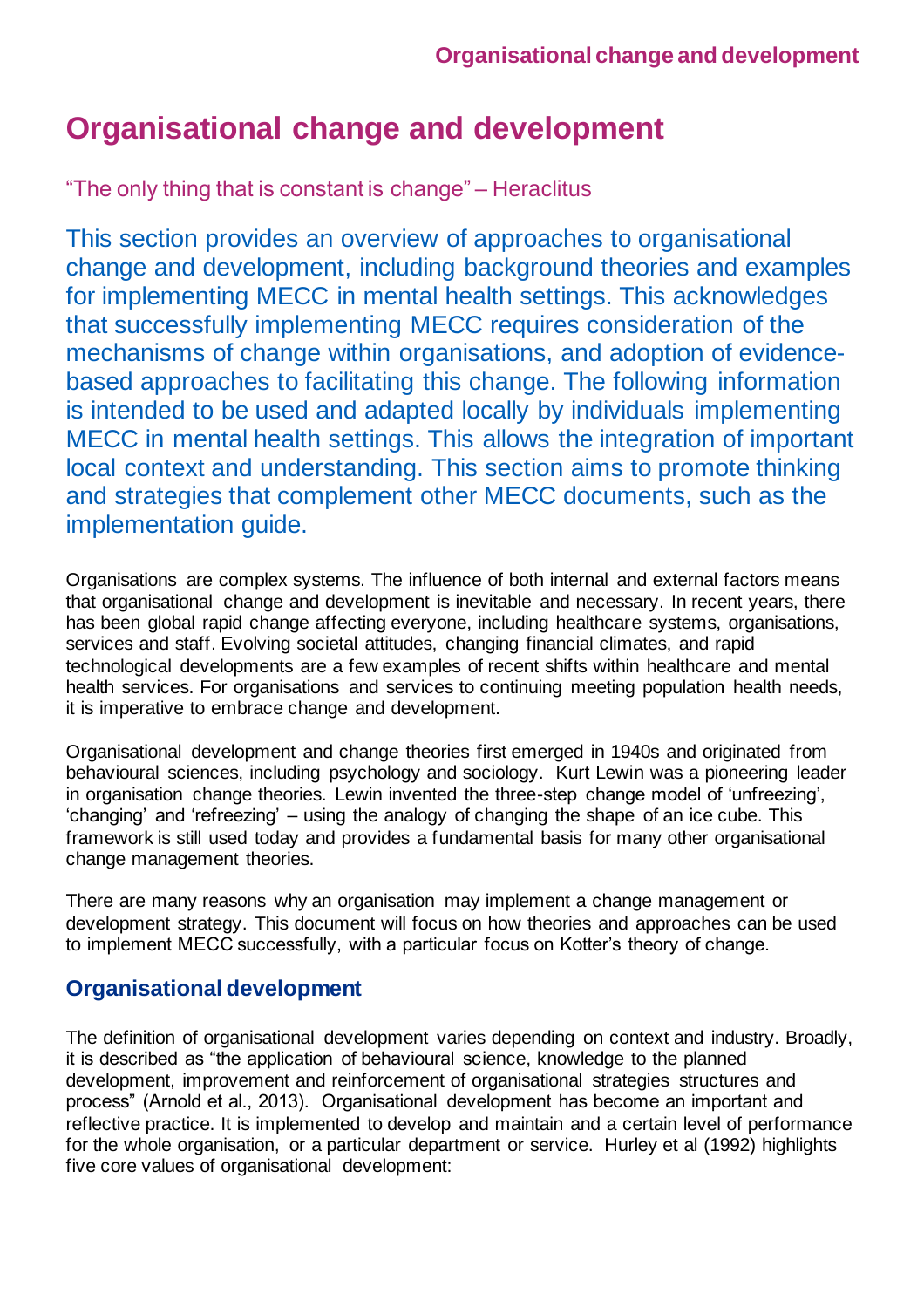- Empowering staff to act
- Creating openness in communication
- Facilitating ownership of the change process and its outcomes
- The promotion of a culture of collaboration
- The promotion of continuous learning

These five values incorporate the human side of an organisation, however there are other fundamental principles to consider:

- Maximising value from organisational resources
- Strategy, goals, values, and purpose
- Staff development
- Managing change

Organisational development implements interventions in a systematic way that creates an alignment with the principles outlined above and improves performance. Organisational development and organisational change are closely linked. Specifically, organisational development focuses on planned, systematic efforts to increase an organisations performance which aids the implementation of organisational change.

## **Organisational Change**

Organisational change is a complex process involving both organisations and the individuals within them. It is usually implemented due to external and internal pressures and generally focuses on processes within an organisation. These can include: changing operations; technologies; whole structures; and organisational structures, and investigates the effects these changes have. Overall, organisational change encompasses two main approaches:

- 1. The behavioural approach through individuals and groups, changing attitudes and behaviours of employees through the process of communication, decision making, and problem solving.
- 2. The non-behavioural approaches through polices, structure technology, and physical environment of the workplace.

Traditionally, approaches to organisation change follow a linear rational model involving a series of simple, predictable steps that can be planned and managed (Collins, 2005). This approach has been criticised as limited due to its view of change. Change is considered a momentary experience which must be stabilised and controlled, rather than seeing change as a continuous natural phenomenon.

There are currently several original and updated theories of organisation change:

- [Lewin's change management model \(1951\)](https://www.mindtools.com/pages/article/newPPM_94.htm)
- [Kotter's 8 step process for leading change \(1996, 2004\)](https://www.kotterinc.com/8-steps-process-for-leading-change/)
- [The McKinsey 7-S model \(1970\)](https://www.mindtools.com/pages/article/newSTR_91.htm)
- [Prosci ADKAR change management model](https://www.prosci.com/adkar)
- [The Burke-Litwin change model \(1992\)](https://journals.sagepub.com/doi/10.1177/014920639201800306)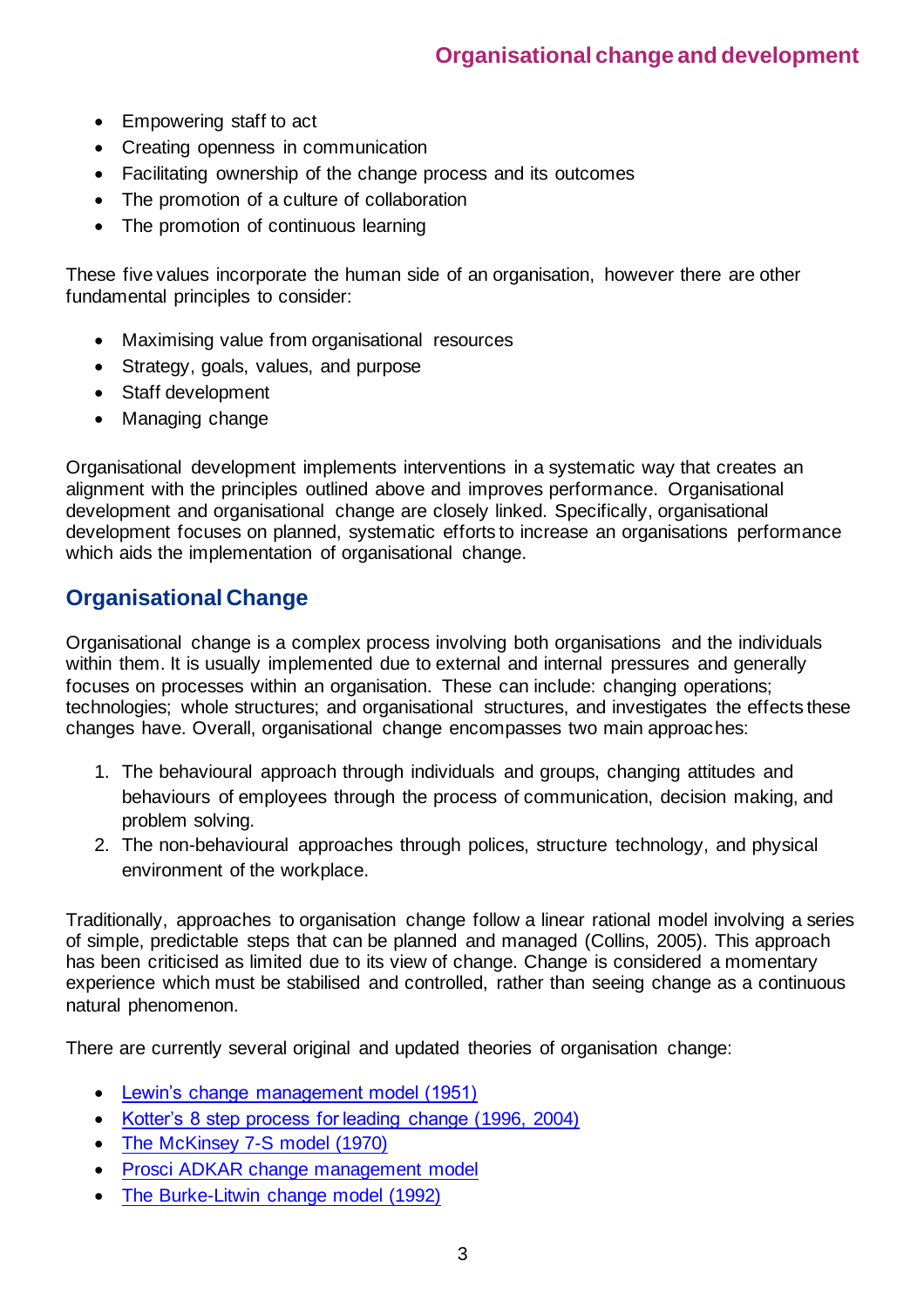- Bekhard and Harris change management (1987)
- [Graetz & Smith's Philosophies of Change Approach \(2010\)](https://www.tandfonline.com/doi/abs/10.1080/14697011003795602)

Lewin's three-stepped approach to change management (1951) was the first pioneering theory to be developed. Lewin's approach is still widely used, receiving both praise and criticism (Burnes, 2004; Cummings et al, 2016, Hussain et al, 2018). Kotter's 8 step process for leading change focuses less on process and more on the people behind the change.

Healthcare environments are centred around people, including staff, patients and service users, families and carers and other stakeholders. Concurrently, patient centred care, service user involvement, public and community engagement, and continuing professional development are concepts in healthcare with a similar ethos. NHS employees and patients are at the heart of its core values. This suggests that Kotter's approach (1996, 2004) may be an appropriate approach to organisational change and implementing MECC.

#### **Kotter's theory of change and 8 step process**

Kotter's theory of change and 8-step process for leading change encompass four key principles in combination with 8 steps for successfully implementing change.

Leadership and senior management are paramount to creating the right culture to implement change. They ensure alignment with the core values and vision of the organization and promoting employees to action change in an innovative way.

- Head and heart relate to giving meaning and purpose to actions that contribute to collective goals, also referred to as 'hearts and minds'.
- "Have to" and "want to" highlights the need for employees to feel included and motivated so they create and promote change beyond their everyday responsibilities.
- Involve as many people as possible acknowledges that people required to build momentum and make change happen. Thus it is important to engage people across the organization as widely as possible.

Building on these principles, the diagram below highlights Kotter's 8 step process for leading change, separated into three distinct phases.



4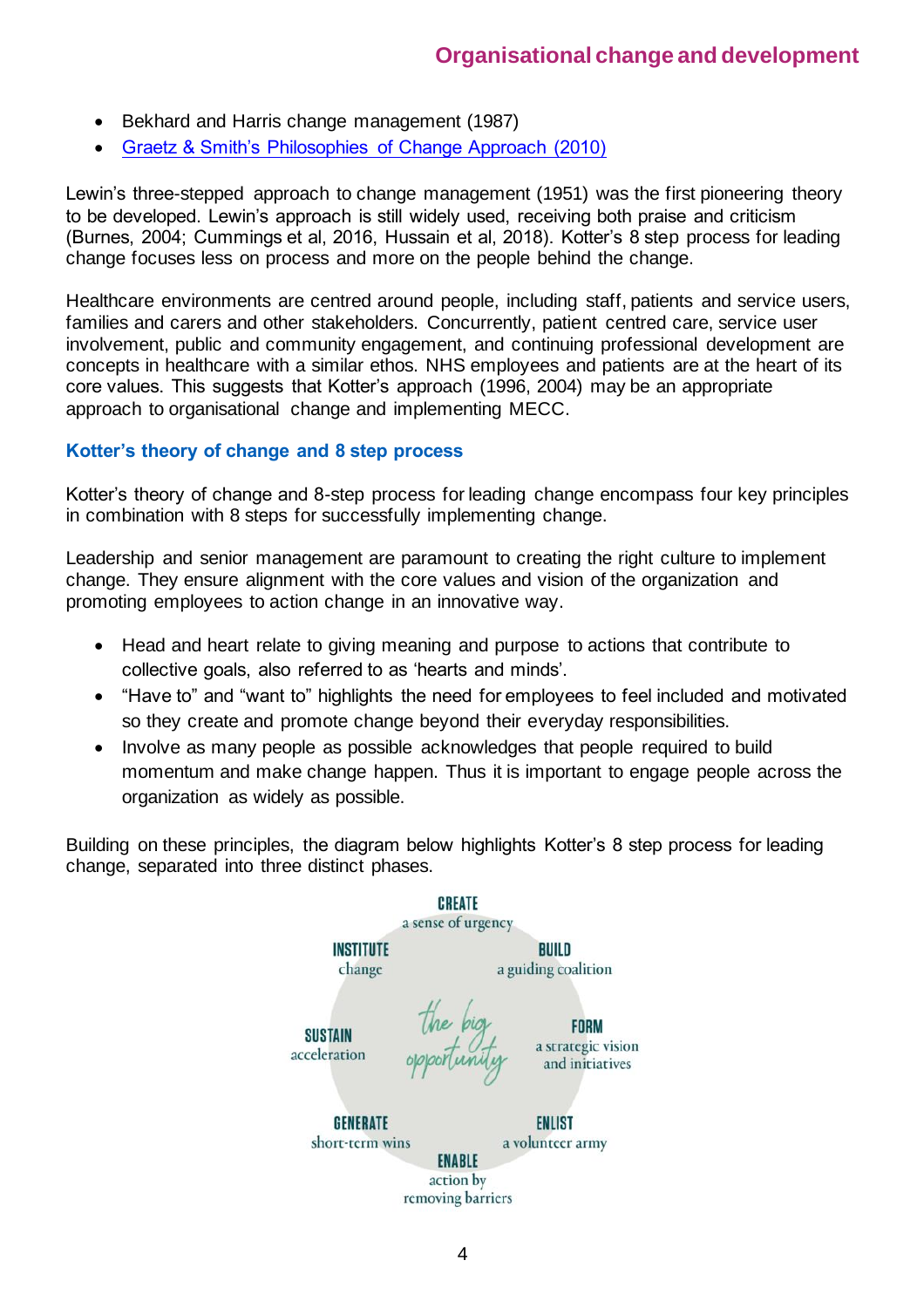#### **Phase 1 - Creating a climate for change**

- 1. Creating a sense of urgency
- 2. Building a core coalition
- 3. Forming a strategic vision

## **Phase 2 - Engaging and enabling the whole organization**

- 4. Creating a sense of urgency
- 5. Building a core coalition
- 6. Forming a strategic vision

## **Phase 3 - Implementing and sustaining change**

- 7. Sustaining acceleration
- 8. Setting the changes in stone

#### Step 1: Creating a sense of urgency

Building urgency during change management is multifaceted. This does not just mean "we need to get this done now", instead it should be viewed as creating windows of opportunities to empower change. Change management often fails due to a lack of urgency being created and sustained (Mosadeghrad & Ansarian, 2014).

Identifying engagement opportunities will help to build urgency and energise individuals to promote change. It is important to highlight successful outcomes, and that consequences of failure are communicated openly and effectively. For mental health settings, it is paramount to encompass service user involvement and other stakeholders when identifying opportunities. This will motivate the workforce and guide actions. Lastly, Kotter highlights that 75% of the organisation's management needs to be on board with implementing change.

It is important to spend a considerable amount of time on the stage of creating a sense of urgency before moving on to the following steps.

#### **Example for implementing MECC in mental health settings**

#### **Creating urgency**

[Create a MECC steering group.](http://www.wessexphnetwork.org.uk/media/26782/wessex-making-every-contact-count-toolkit-final.pdf) This should include: the physical health lead in the organisation, the service user involvement lead, a service user, someone within senior leadership, and relevant stakeholders. The steering group needs to be passionate and knowledgeable about MECC and want to promote the implementation across the organisation. This will help create and sustain a sense of urgency.

The steering group must communicate crucial information to the whole organisation, including key facts about the positive outcomes of MECC. For instance, improved physical health in mental health settings, the potential to reduce early mortality rates in patients with severe mental illness (SMI).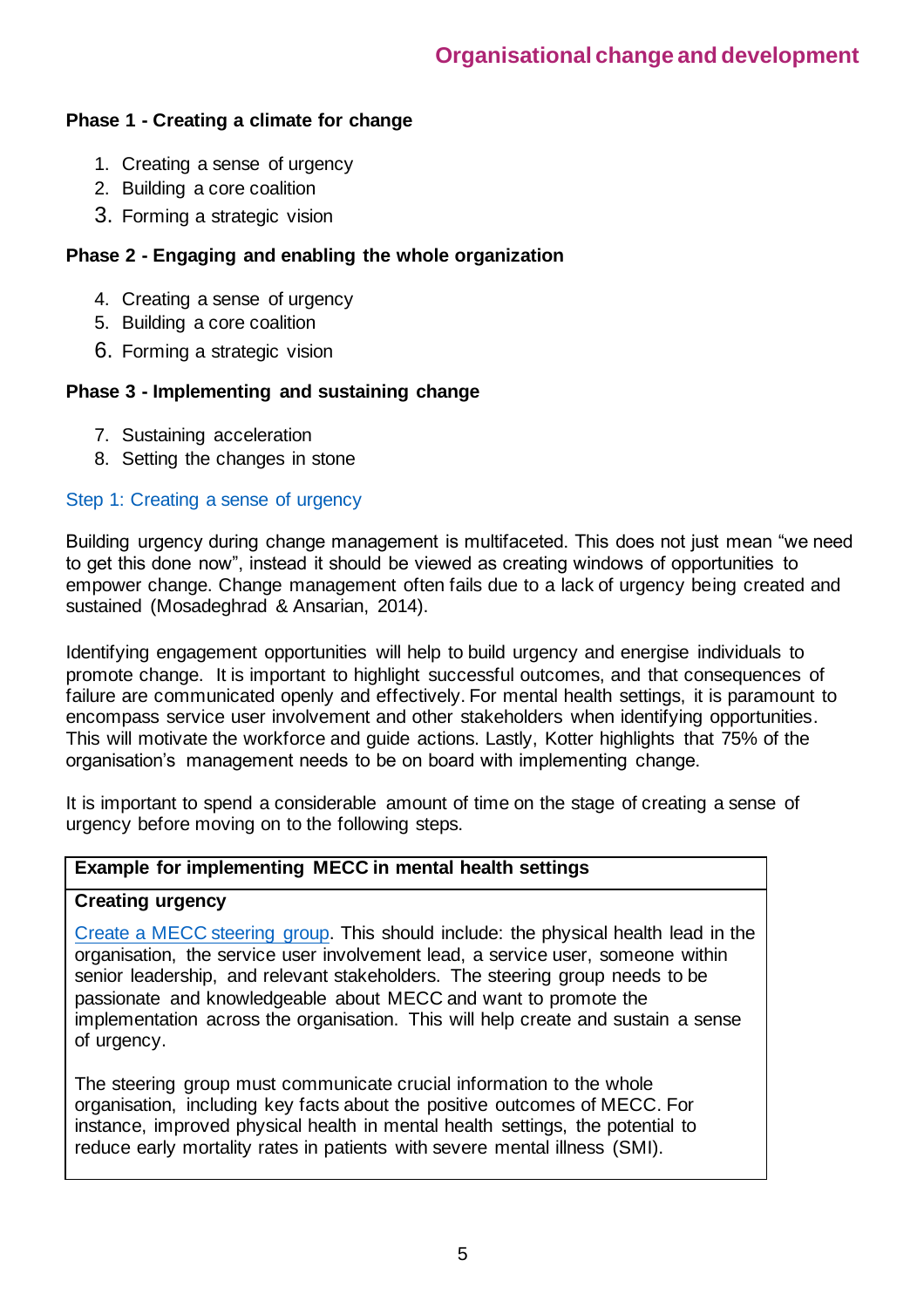An opportunity to communicate this could be after a serious incident where a physical illness was not identified quickly in a patient with SMI. Another example as an opportunity to communicate about MECC is after the release of a national report such as the NHS Long Term Plan. To maintain a sense of urgency it is important to communicate the importance of MECC at each window of opportunity.

#### Step 2: Building a core coalition

As a sense of urgency develops across the organisation, it is important to identify a core coalition team. This usually involves managers across all levels of the organisation. Building a core coalition is an important step to engage employees beyond management and include the wider organisation to help accelerate change. This facilitates new avenues to share, communicate, and synthesize information across the whole organisation. It also creates opportunities for working in new ways driven from the ground up by motivated individuals.

Selecting the right members for the core coalition is imperative, as they will guide change management through the following steps. It is important to remember that the core coalition team does not always need to be managers. Rather, anyone within the organisation who has leadership skills, knowledge of the change required, emotional commitment, and passion for change could be involved.

The more individuals you have involved in creating change, the more successful it is likely to be. Therefore, it is important that those involved in the core coalition team are able to identify challenges across teams and departments within the organisation. It is also important to communicate this with the core team so that they can be identified and addressed during these early stages. This which will help to accelerate and sustain change.

#### **Example scenario for implementing MECC in mental health settings**

#### **Building a core coalition**

The steering group invites managers of each department, service and corporate function within the organisation to a consultation session. At the meeting, they talk through the slide deck on MECC showing the importance of the intervention. The mangers are given a resource pack to share with their team. The managers go back to their team and share the information.

This includes how the organisation plans to implement MECC, the importance of service user engagement and improving physical health in mental health settings. The managers ask for a volunteer to be a MECC lead and others to be advocates and champions of MECC. A map of MECC leads is created and shared across the organisation, with support for these individuals coordinated and provided by the steering group. Service users should be involved in this process, either as part of this consultation session or in a dedicated concurrent session.

#### Step 3: Forming a strategic vision

Creating a clear strategic vision will help engage and motivate employees to take relevant action. It is important to consider the core values which are driving change at this stage, which should align to the organisation. When forming a strategic vision, it is important to consider the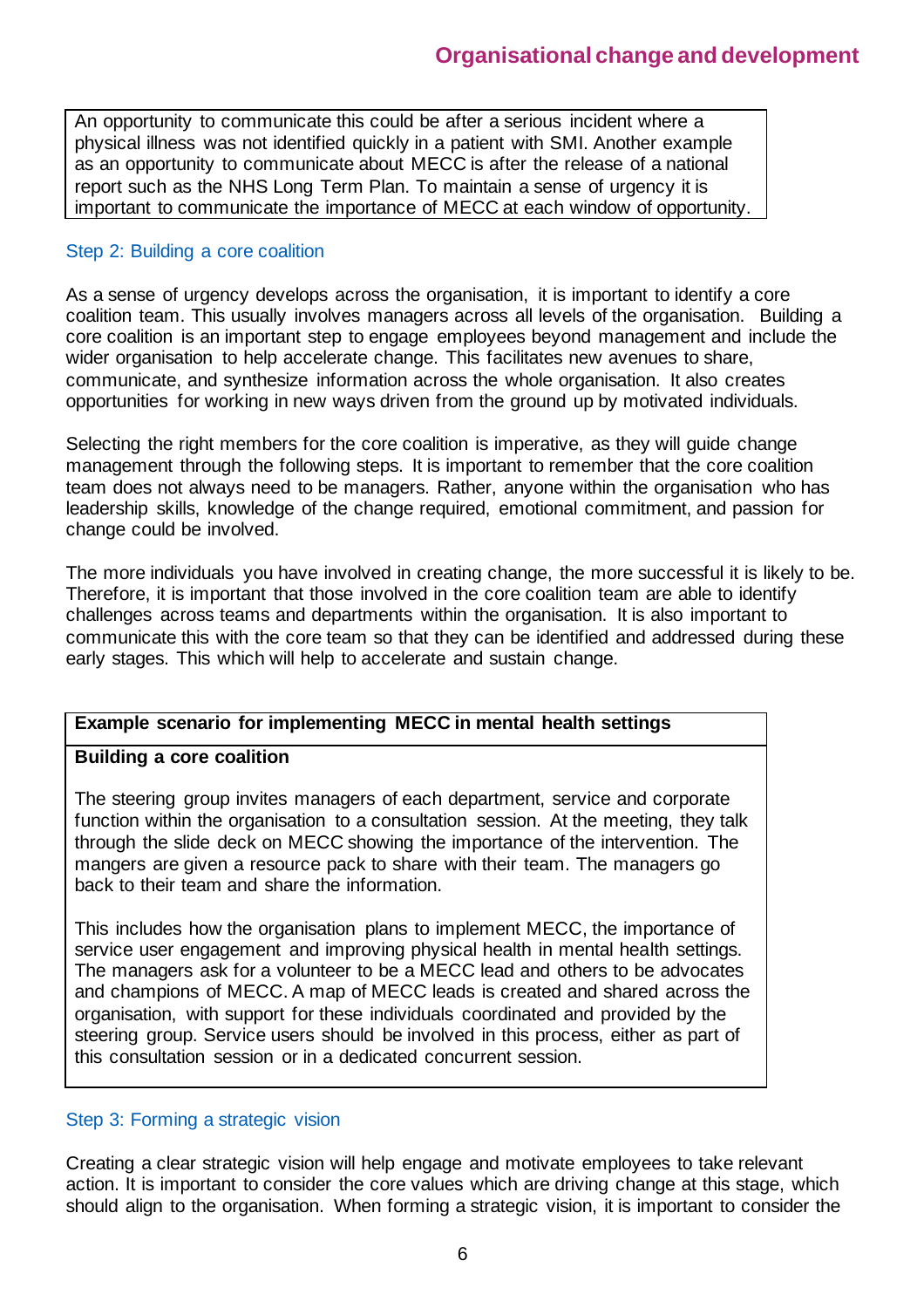## **Organisational change and development**

past, present, and future to demonstrate the need and purpose of change. From the vision, strategic initiatives can be created and should include targeted and coordinated activities that can be executed effectively.

#### **Example scenario for implementing MECC in mental health settings**

#### **Forming a strategic vision**

A vision statement should be short, simple, direct, and applicable to staff at all levels of the organisation:

"Improving physical health in mental health settings"

As well as reviewing 'where the organisation is now' and 'where we want to be', examples of targets and activities could include:

• A target to increase the use of health screening tools by a certain percentage e.g., 20%

This will involve tracking the use of health screening tools each month/quarter/year, and reporting progress back across the organisation. SMART goals can be a useful framework at this stage.

#### Step 4: Getting everyone on board

It is important to involve as many employees as possible when implementing change. Without large scale involvement from all levels of the organisation, effective and sustained change will not occur. Once you have created a vision, it is important to promote this at every opportunity and include it in all aspects of operations. For example, within training sessions, appraisal and performance reviews, and regular team briefings.

Communicating the vision statement as well as activities surrounding change management is critical. This will help to embed the message of implementing change and encourage employees to incorporate it into daily activities. Communicating regularly will provide an opportunity for employees to discuss the topic regularly with others and address any concerns in an honest and open way. Additionally, it provides a platform to recognise the effort of individuals who are driving change, encouraging others to do the same. This will help to drive motivation, sustain a sense of urgency and continue momentum for delivering change.

#### **Example scenario for implementing MECC in mental health settings**

#### **Getting everyone on board**

The steering group comes together and creates a communication strategy, collaborating with comms experts within the organisation. The steering group discuss:

- Frequency of updates e.g., weekly, bi-weekly, monthly
- Staff communication channels e.g., newsletters, intranet, email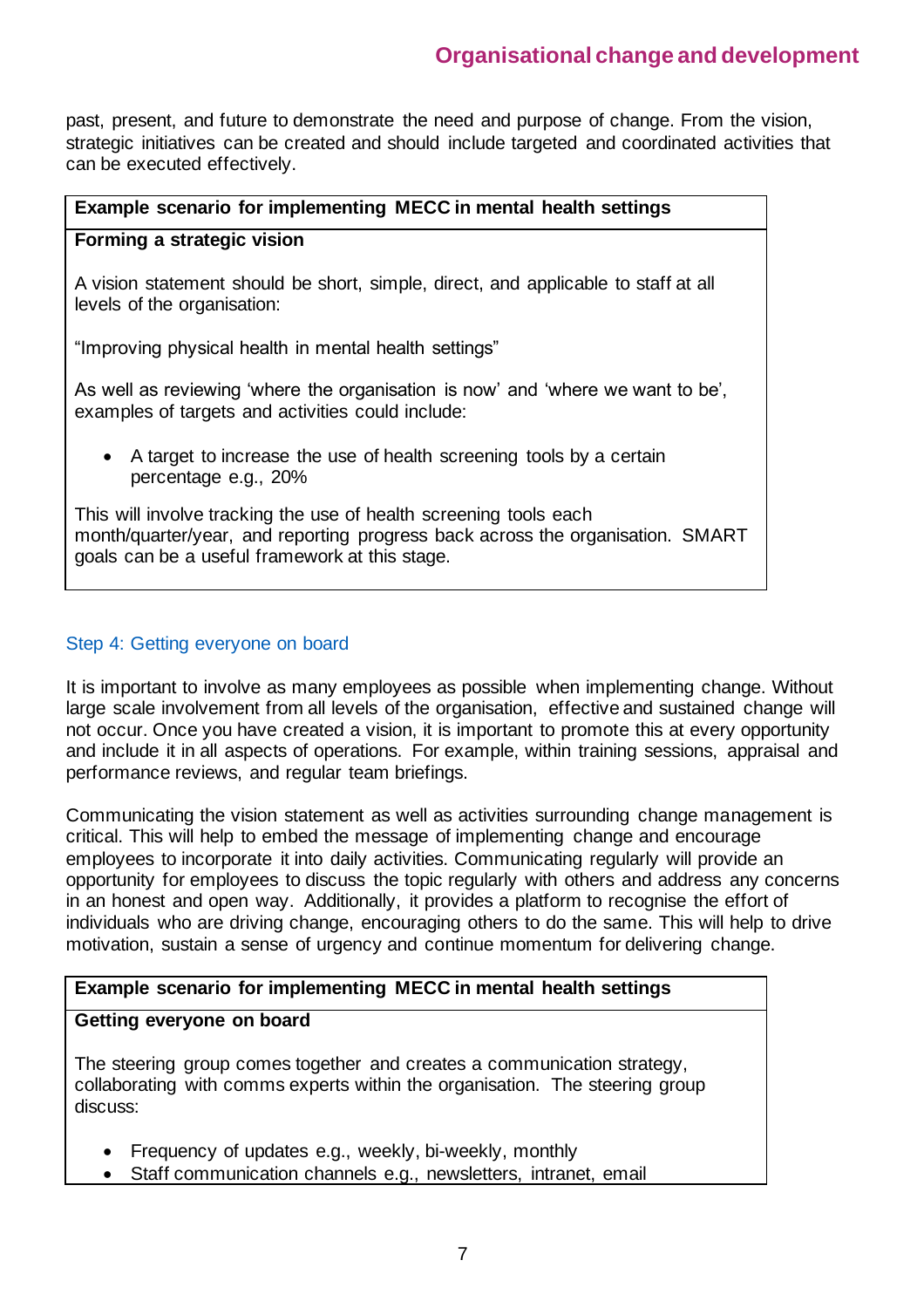- Service user's channels e.g., service engagement sessions, social media, local networks
- What information will you communicate, relating to vision and targets
- Who is responsible for delivery of this strategy?

Once this process has been agreed they will implement it as soon as possible, reviewing the strategy every 6 months to ensure it remains effective. Furthermore, an IT system could be created where staff can volunteer to become more advocates of MECC. This can also be included in their appraisal as part of professional development.

#### Step 5: Removing barriers and reducing friction

This is a crucial stage, as changes and their impact begin to emerge. When considering barriers, it is important to identify local contextual factors, why past initiatives may have failed, and at what stage. This is so that solutions can be implemented to ensure this does not happen again. Barriers can occur it a multitude of ways and it is imperative to regularly review these as they can be intermittent or continuous. Some of the most common barriers include employees; hierarchy; bureaucracy; management practices; regulations, and procedures.

When trying to remove barriers, it can be beneficial to recognise and reward individuals who are facilitating change. Concurrently, identifying employees who may be obstructing change is also needed. This is so extra training or conversation can be had to help them see the importance of the need for change. By doing all of this, it allows a sense of freedom which empowers employees to work across boundaries and create impactful change.

#### **Example scenario for implementing MECC in mental health settings Removing barriers and reducing friction**

The steering group and MECC champions create an anonymous survey advertised in the bi-weekly newsletter inviting staff to give feedback about their experience of MECC. The communication allows MECC leads and the steering group to hear positive experiences of MECC, any organisational barriers, service barriers, or issues with service users. It invites staff to explain what might help them overcome these barriers.

At the next MECC meeting, the feedback is reviewed by the MECC leads and steering group. Solutions are identified, a report is created and communicated through the same channels. Furthermore, MECC leads can take this back to their department/team and share this information. This happens on a continued basis. Learning from previous initiatives and local context can be factored in also.

#### Step 6: Generating short-term wins

Celebrating success can maintain motivation for change. Early in the process of change management, progress can be identified, tracked and communicated across the organisation. Successes should be both short-term and long-term so that employees can recognise both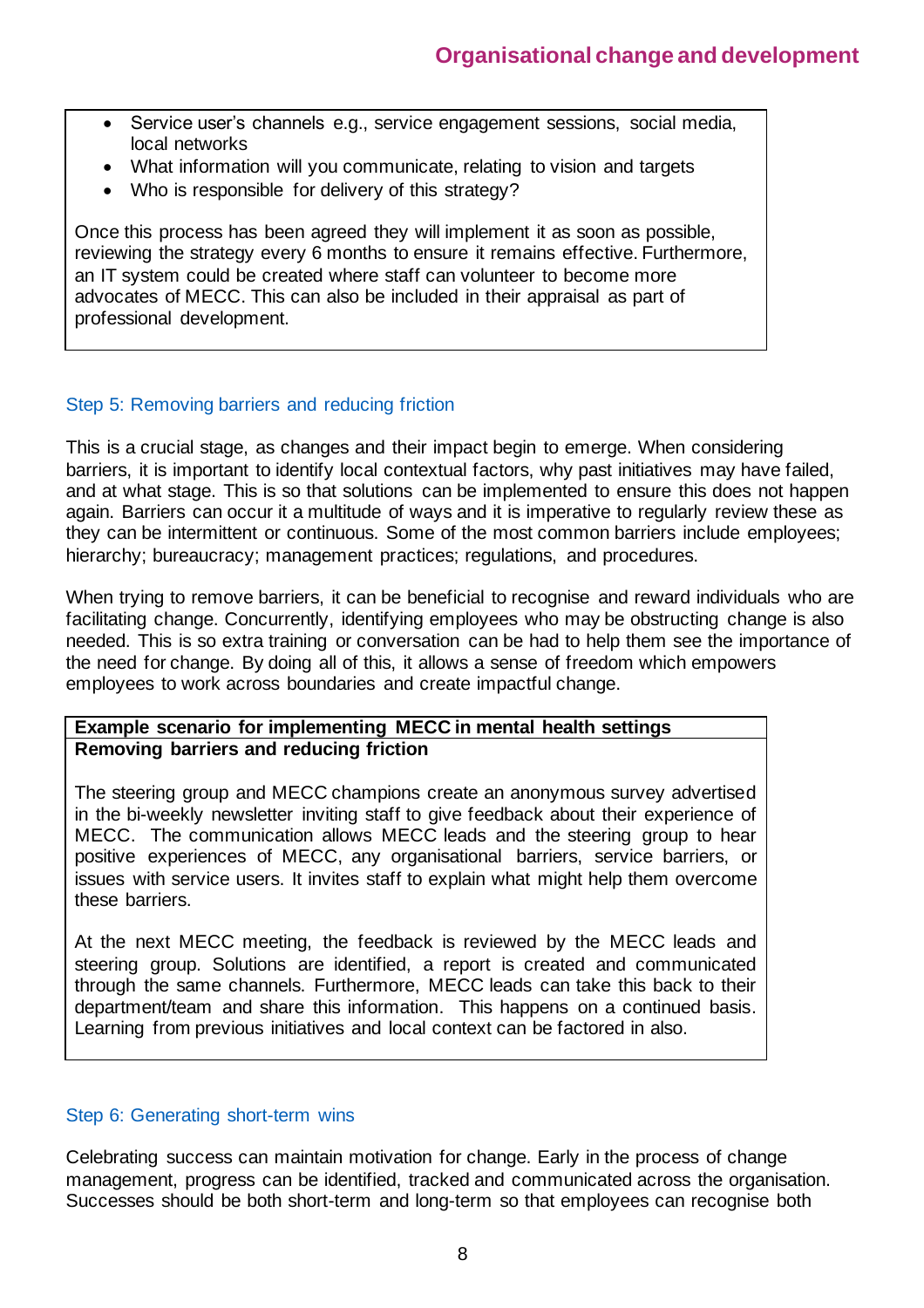small and big wins. Furthermore, showcasing and communicating success across the organisation can help sustain change as it has a greater impact across the whole organisation. This will create greater meaning for everyone involved.

Successes can include demonstrated behaviour change, meeting targets, lessons learned, overcoming barriers, achievements succeeding goals, and achievements demonstrating change which align with the vision. Incidentally, healthcare staff often report a lack of sharing and celebrating successes by their teams and organisations.

#### **Example for implementing MECC in mental health settings Generating short-term wins**

#### **Example of short-term successes:**

- Within each department, every time a staff member incorporates MECC into conversation with a service user, it could be recorded, and shared with their team. This means it is recognised as positive behaviour
- A whole team has attended training on MECC
- A staff member recruits a service user to become a MECC champion
- A staff member records where and why they have signposted a service user to a physical health service
- New starters are required to attend training in MECC

#### **Example of longer terms successes:**

- The steering group have been successful in recruiting a MECC lead in every department within the organisation
- There is an increased use of health screening tools across different departments
- The whole organisation is aware of MECC

#### Step 7: Sustaining acceleration

Initial successes can be built upon to develop depth and momentum to emerging changes, generating new actions, initiatives and goals which addressing barriers. Broadly this can be achieved by revisiting and continuing the previous steps with moving towards embedding activities in mind. As successes continue to be evidenced and communicated, it should be demonstrated that these map onto the strategic vision to continue guiding action.

This will begin to integrate into organisational culture, sustaining positivity in creating change. However, losing sight of the original vision commonly occurs after demonstrating successful wins, engaging a broad audience, and interacting with competing interests within the organisation. Should urgency and momentum begin to decline, previous stages can be revisited, and communications can be bolstered. This also provides an opportunity to engage new employees across the organisation and develop new ways of thinking and innovation.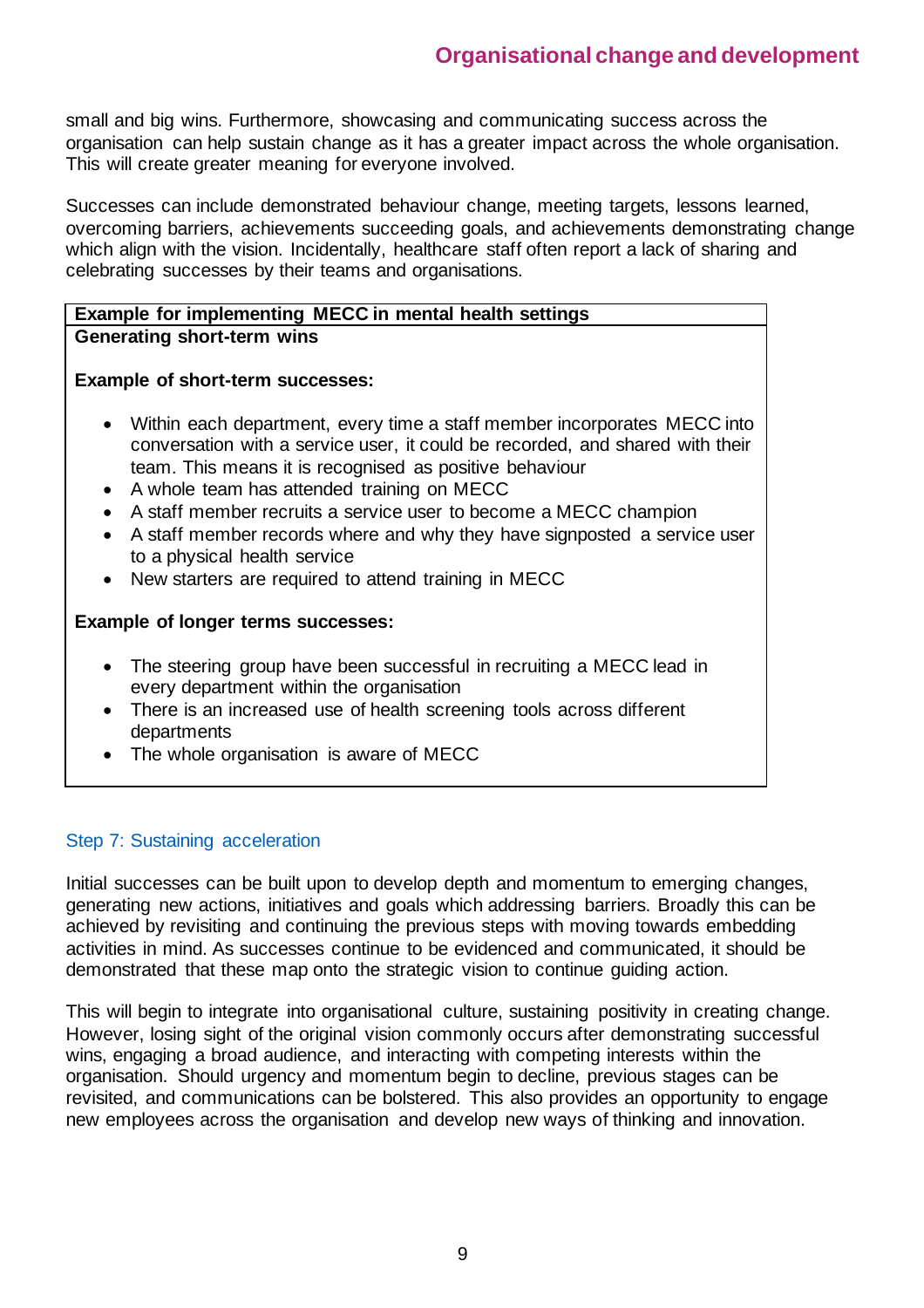#### **Example scenario for implementing MECC in mental health settings Sustaining acceleration**

The steering group have asked HR and managers to include a section of MECC into job descriptions. When recruiting new employees, they are aware that their role will involve MECC and be part of their everyday responsibilities.

Basic awareness training of MECC becomes mandatory training for all staff and is included within appraisal which becomes part of personal and professional development.

#### Step 8: Setting the changes in stone

Organisational change occurs once new behaviours and actions are repeated over a long period of time. Old habits can be hard to shift and can resurface, so maintaining change needs to become core to the organisation's values and vision. Embedding new behaviours, actions and successes to build towards long term goals and improved performance should be closely linked to organisational values and strategy. This should be communicated clearly.

Increasingly, organisational processes and culture can be shifted to integrate MECC, using both staff behaviours and organisational policies to achieve this. Moreover, consistent and continued management and leadership is crucial to continue to embed change, in collaboration with senior leadership teams.

#### **Example scenarios for implementing MECC in mental health settings Setting the changes in stone**

Within the first year of implementing MECC, senior leaders and the steering group have evidenced that mortality rates caused by physical illness have declined. Service users are more engaged with care, treatment and service delivery, demonstrated by key metrics.

Senior leaders and the steering group demonstrate their passion and motivation to continue the growth of MECC intervention to the whole organisation. They communicate and exemplify the positive behaviour change and benefits that MECC has had on the organisation and thank staff for their participation.

This brief introduction to organisational development and change aims to promote local efforts to implementing MECC, led by people who understand their organisation and context. Not only that, but also while holding in mind key principles and steps to successfully achieve change.

## **Further reading and references**

Anderson, D. L. (2016). Organization development: The process of leading organizational change. Sage Publications.